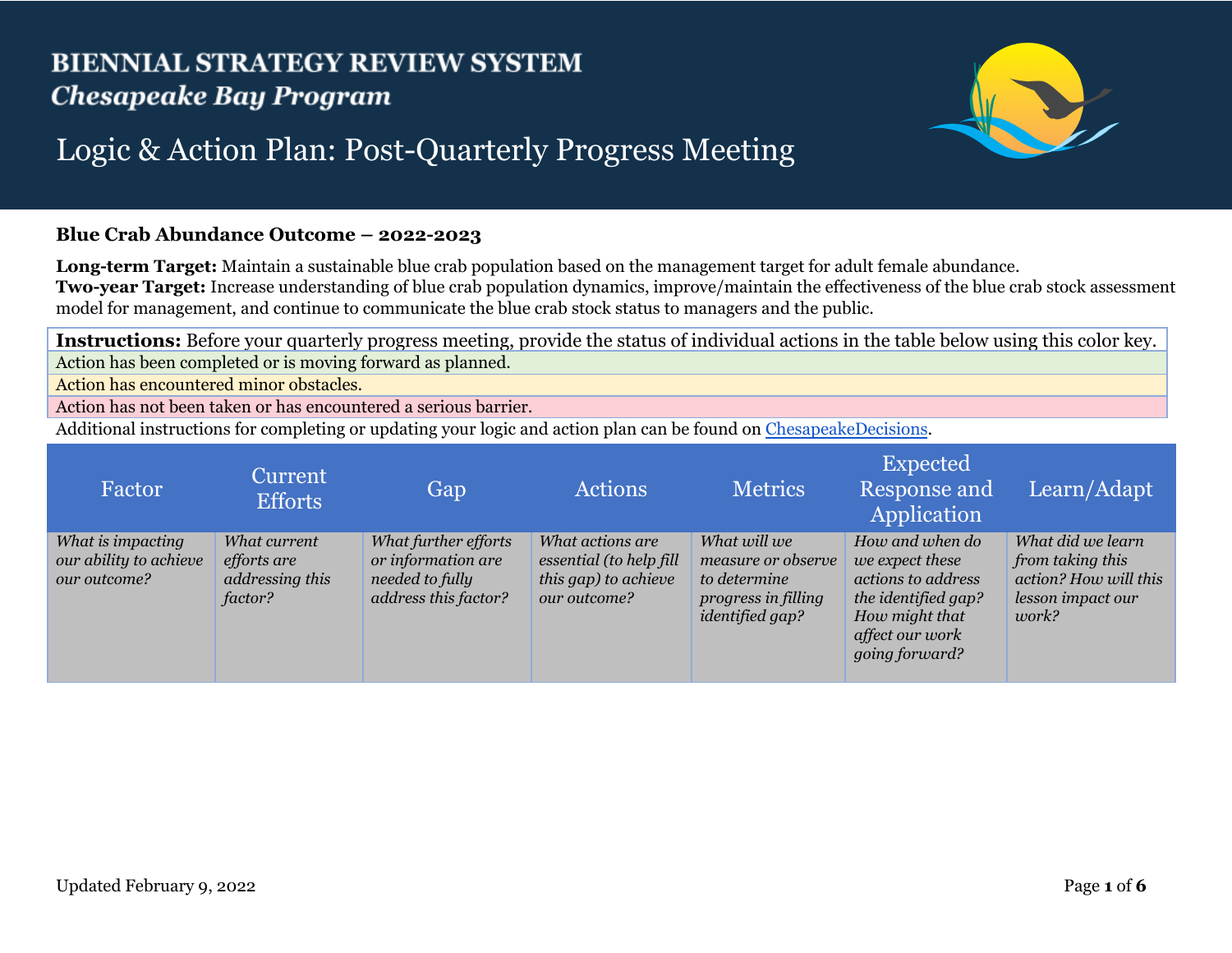| <b>Partner Coordination</b><br>and Public<br>Engagement:<br>Partner coordination is<br>necessary to identify,<br>prioritize, and address<br>science needs,<br>including the need for a<br>benchmark stock<br>assessment.<br>Communicating results<br>of blue crab research<br>and identifying<br>applications ensures<br>that the best available<br>science is used to<br>inform management.<br>Communicating the<br>status of the<br>Chesapeake Bay blue<br>crab population and<br>fishery is key to<br>ensuring public<br>understanding of<br>regulations and<br>investment in a healthy<br>population. | <b>CBSAC</b> holds<br>meetings to discuss<br>priority science<br>needs, WDS results,<br>and the blue crab<br>stock status.<br>New blue crab<br>research is shared<br>with CBSAC and the<br>SFGIT at CBSAC<br>meetings and SFGIT<br><b>Biannual Meetings.</b><br>The Blue Crab<br>Advisory Report is<br>published annually<br>to publicly share<br>WDS results and the<br>current stock status<br>as well as CBSAC's<br>recommendations<br>to managers. | Continue to discuss,<br>evaluate, and update<br>priority blue crab<br>science needs,<br>including a benchmark<br>stock assessment.<br>Continue to collaborate<br>with the SFGIT, fisheries<br>managers, and other<br>CBP workgroups to<br>identify applications of<br>research results for<br>management and<br>cross-outcome<br>indicator development.<br>Continue to conduct<br>the WDS, data analysis,<br>and advisory report to<br>update the state of the<br>blue crab population<br>and fishery each year. | 1.1 Analyze the<br>Winter Dredge Survey<br>results and develop<br>the annual Blue Crab<br>Advisory Report.<br>3.1 Conduct research<br>that examines<br>relationships between,<br>and primary drivers of,<br>blue crab abundance,<br>recruitment, and<br>other important<br>aspects of population<br>dynamics. Share<br>results with relevant<br>stakeholders and<br>interested parties. | Continued awareness<br>of the status of the<br>blue crab population<br>and fishery.<br>Continued evolution<br>of the blue crab<br>science needs in<br>STAR's SSRF database<br>as needs are<br>addressed and new<br>ones are identified<br>and/or prioritized. | The Blue Crab<br><b>Advisory Report</b><br>summarizes the status<br>of the blue crab<br>fishery/population for<br>the public and<br>jurisdictions each year.<br>Management<br>responds to the status<br>of the blue crab<br>fishery/population<br>with appropriate<br>actions as needed.<br>Understanding how<br>environmental and<br>ecological factors<br>affect blue crab<br>population dynamics<br>is an important<br>component of the<br>stock assessment<br>model. CBSAC is<br>interested in<br>identifying approaches<br>to incorporate these<br>study results into the<br>assessment. |  |
|-----------------------------------------------------------------------------------------------------------------------------------------------------------------------------------------------------------------------------------------------------------------------------------------------------------------------------------------------------------------------------------------------------------------------------------------------------------------------------------------------------------------------------------------------------------------------------------------------------------|--------------------------------------------------------------------------------------------------------------------------------------------------------------------------------------------------------------------------------------------------------------------------------------------------------------------------------------------------------------------------------------------------------------------------------------------------------|------------------------------------------------------------------------------------------------------------------------------------------------------------------------------------------------------------------------------------------------------------------------------------------------------------------------------------------------------------------------------------------------------------------------------------------------------------------------------------------------------------------|-----------------------------------------------------------------------------------------------------------------------------------------------------------------------------------------------------------------------------------------------------------------------------------------------------------------------------------------------------------------------------------------|---------------------------------------------------------------------------------------------------------------------------------------------------------------------------------------------------------------------------------------------------------------|-----------------------------------------------------------------------------------------------------------------------------------------------------------------------------------------------------------------------------------------------------------------------------------------------------------------------------------------------------------------------------------------------------------------------------------------------------------------------------------------------------------------------------------------------------------------------------------------------|--|
| <b>Scientific and Technical</b><br>Understanding:<br>Lacking understanding<br>of the stock-recruit<br>relationship,<br>quantitative impacts of<br>environmental and<br>ecological factors on<br>blue crab population<br>dynamics, and the<br>primary drivers of                                                                                                                                                                                                                                                                                                                                           | <b>UMCES study</b><br>examined the<br>effects of<br>environmental<br>factors on blue crab<br>abundance and<br>recruitment.<br>CBSAC funded a<br>benchmark stock<br>assessment in 2011,<br>led by UMCES.                                                                                                                                                                                                                                                | Identify and address<br>research questions<br>about the primary<br>drivers of blue crab<br>population dynamics<br>and interannual<br>variability.<br>Continue to collect<br>paired-tow data to fully<br>evaluate the gear<br>efficiency discrepancy                                                                                                                                                                                                                                                              | 2.1 Improve<br>understanding of<br>catchability and gear<br>effects on blue crab<br>abundance estimates.                                                                                                                                                                                                                                                                                | Improvement or<br>continued<br>effectiveness of the<br>blue crab stock<br>assessment model<br>for management.                                                                                                                                                 | Continual assessment<br>of our analytical<br>methods, fisheries<br>surveys, and available<br>data is necessary to<br>ensure that we are<br>using the best-possible<br>stock assessment<br>model and<br>appropriately<br>managing the blue<br>crab fishery with<br>respect to our                                                                                                                                                                                                                                                                                                              |  |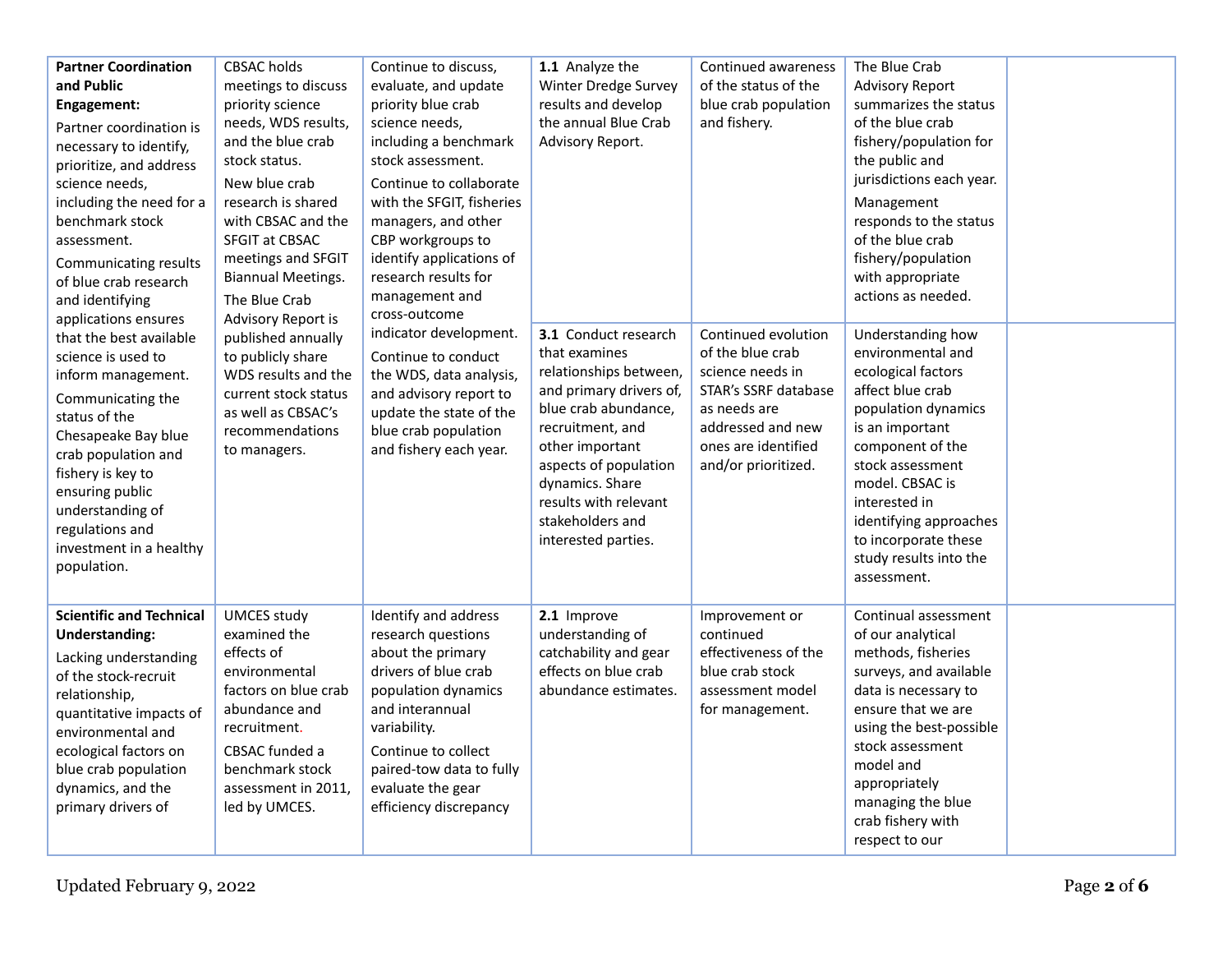| interannual variability<br>in the population.<br>Sources of uncertainty<br>and bias (e.g., mortality<br>estimates, catchability,<br>gear effects) need to be<br>identified, reconciled,<br>and/or represented<br>effectively in the stock<br>assessment. Ensuring<br>use of the best<br>available data and<br>analytical methods can<br>address these issues<br>and improve the stock<br>assessment model and<br>results. | MDNR conducted a<br>stock assessment<br>update in 2017.<br>Annual WDS<br>provides population<br>estimates.<br>Paired-tow<br>comparison data are<br>collected to examine<br>gear efficiency.<br>MDNR is conducting<br>annual stock<br>assessment updates<br>to evaluate model<br>performance.<br><b>MDNR</b> implemented<br>an e-reporting<br>system to improve<br>harvest reporting<br>and verify catch.<br>CBSAC developed a<br>blue crab harvest<br>reporting document<br>to outline all current<br>efforts and barriers<br>to program<br>implementation and<br>maintenance.<br>PRFC is conducting a<br>pilot e-reporting<br>program in<br>2022-2023. VMRC is<br>evaluating resources<br>necessary to<br>implement a similar<br>program.<br><b>CBSAC</b> received<br>FY21 GIT funding for<br>a blue crab<br>population | between MD and VA<br>and correct for bias.<br>Identify and/or allocate<br>funding for<br>implementation and<br>maintenance of<br>e-reporting programs,<br>including monitoring.<br>Synthesize results of<br>previous efforts to<br>examine habitat and<br>environmental effects<br>on catchability to<br>determine next steps.<br>Increase understanding<br>of catch composition by<br>size and sex.<br>Cooperative data<br>collection programs<br>should be implemented<br>and standardized across<br>the Bay to incorporate<br>these data into the<br>stock assessment.<br>Develop an SOP for<br>future updates to the<br>management reference<br>points.<br>Continue to evaluate<br>the best data and<br>analytical methods for<br>blue crab stock<br>assessment. | 2.2 Improve harvest<br>reporting and<br>characterization of<br>catch composition.<br>2.3 Evaluate blue crab<br>indices and analytical<br>models to ensure that<br>the best approaches<br>are used for stock<br>assessment, including<br>updates to the<br>management<br>reference points. |  | long-term outcome.<br>Understanding<br>environmental effects,<br>catchability, and catch<br>composition is<br>particularly critical to<br>prepare for future<br>benchmark stock<br>assessments. |  |
|---------------------------------------------------------------------------------------------------------------------------------------------------------------------------------------------------------------------------------------------------------------------------------------------------------------------------------------------------------------------------------------------------------------------------|--------------------------------------------------------------------------------------------------------------------------------------------------------------------------------------------------------------------------------------------------------------------------------------------------------------------------------------------------------------------------------------------------------------------------------------------------------------------------------------------------------------------------------------------------------------------------------------------------------------------------------------------------------------------------------------------------------------------------------------------------------------------------------------------------------------------------|----------------------------------------------------------------------------------------------------------------------------------------------------------------------------------------------------------------------------------------------------------------------------------------------------------------------------------------------------------------------------------------------------------------------------------------------------------------------------------------------------------------------------------------------------------------------------------------------------------------------------------------------------------------------------------------------------------------------------------------------------------------------|-------------------------------------------------------------------------------------------------------------------------------------------------------------------------------------------------------------------------------------------------------------------------------------------|--|-------------------------------------------------------------------------------------------------------------------------------------------------------------------------------------------------|--|
|---------------------------------------------------------------------------------------------------------------------------------------------------------------------------------------------------------------------------------------------------------------------------------------------------------------------------------------------------------------------------------------------------------------------------|--------------------------------------------------------------------------------------------------------------------------------------------------------------------------------------------------------------------------------------------------------------------------------------------------------------------------------------------------------------------------------------------------------------------------------------------------------------------------------------------------------------------------------------------------------------------------------------------------------------------------------------------------------------------------------------------------------------------------------------------------------------------------------------------------------------------------|----------------------------------------------------------------------------------------------------------------------------------------------------------------------------------------------------------------------------------------------------------------------------------------------------------------------------------------------------------------------------------------------------------------------------------------------------------------------------------------------------------------------------------------------------------------------------------------------------------------------------------------------------------------------------------------------------------------------------------------------------------------------|-------------------------------------------------------------------------------------------------------------------------------------------------------------------------------------------------------------------------------------------------------------------------------------------|--|-------------------------------------------------------------------------------------------------------------------------------------------------------------------------------------------------|--|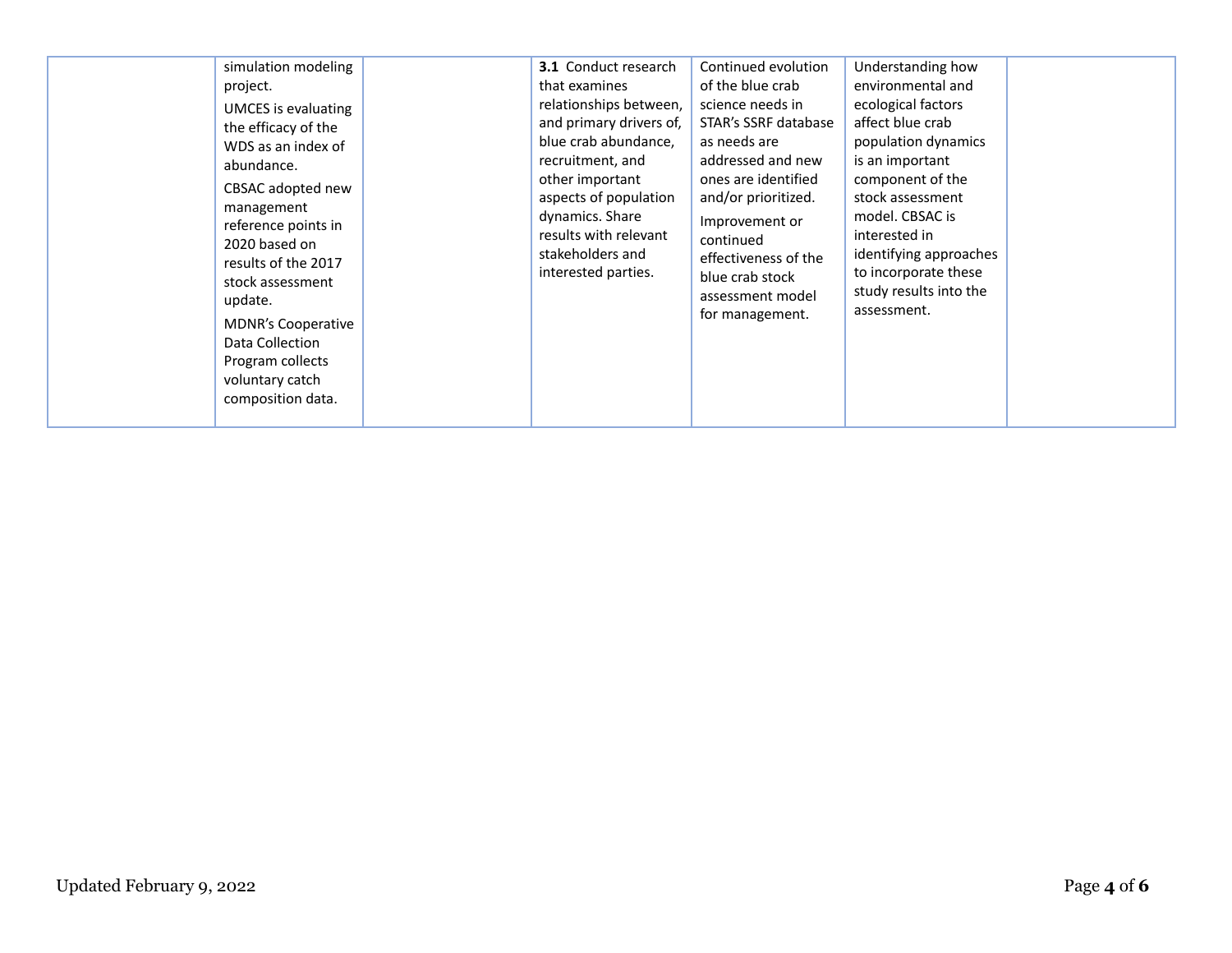| <b>ACTIONS - 2022-2023</b>                                                                                   |                                                                                                  |                                                                                                                                                                              |                                          |                        |                                                                |  |  |  |
|--------------------------------------------------------------------------------------------------------------|--------------------------------------------------------------------------------------------------|------------------------------------------------------------------------------------------------------------------------------------------------------------------------------|------------------------------------------|------------------------|----------------------------------------------------------------|--|--|--|
| <b>Action</b><br>#                                                                                           | Description                                                                                      | Performance Target(s)                                                                                                                                                        | <b>Responsible Party</b><br>(or Parties) | Geographic<br>Location | Expected<br>Timeline                                           |  |  |  |
| Management Approach 1: Assess blue crab stock status and communicate the results to managers and the public. |                                                                                                  |                                                                                                                                                                              |                                          |                        |                                                                |  |  |  |
| 1.1                                                                                                          | Analyze the Winter Dredge Survey results<br>and develop the annual Blue Crab<br>Advisory Report. | Conduct the annual Winter Dredge Survey.<br>MDNR, VIMS                                                                                                                       |                                          | Bay-wide               | December - March<br>2021-2022<br>December - March<br>2022-2023 |  |  |  |
|                                                                                                              |                                                                                                  | Analyze and review the Winter Dredge Survey<br>results and develop management<br>MDNR, VIMS, CBSAC<br>recommendations.                                                       |                                          | Bay-wide               | March - May 2022<br>March - May 2023                           |  |  |  |
|                                                                                                              |                                                                                                  | Conduct the annual stock assessment update and<br>develop recommendations on the effectiveness<br>MDNR, CBSAC<br>of the current model as a tool for blue crab<br>management. |                                          | Bay-wide               | March - May 2022<br>March - May 2023                           |  |  |  |
|                                                                                                              |                                                                                                  | Develop and distribute the annual Blue Crab<br>Advisory Report to managers and the public.                                                                                   | <b>CBSAC</b><br>Lead: Mandy Bromilow     | Bay-wide               | June - July 2022<br>June - July 2023                           |  |  |  |
| Management Approach 2: Evaluate and improve the effectiveness of the blue crab stock assessment model.       |                                                                                                  |                                                                                                                                                                              |                                          |                        |                                                                |  |  |  |
| 2.1                                                                                                          | Improve understanding of catchability<br>and gear effects on blue crab abundance<br>estimates.   | Synthesize results of previous efforts to examine<br>habitat and environmental effects on catchability<br>and evaluate options for next steps.                               | CBSAC<br>Lead: Mike Wilberg              | Bay-wide               | <b>Fall 2022</b>                                               |  |  |  |
|                                                                                                              |                                                                                                  | Conduct annual paired-tow comparisons to<br>evaluate gear efficiency differences between the<br>MD and VA Winter Dredge Surveys.                                             | MDNR, VIMS                               | Bay-wide               | December - March<br>2021-2022<br>December - March<br>2022-2023 |  |  |  |
| 2.2                                                                                                          | Improve harvest reporting and<br>characterization of catch composition.                          | Conduct a pilot electronic reporting program and<br>continue to pursue additional funding for<br>program maintenance.                                                        | <b>PRFC</b>                              | Potomac<br>River       | <b>Fall 2023</b>                                               |  |  |  |